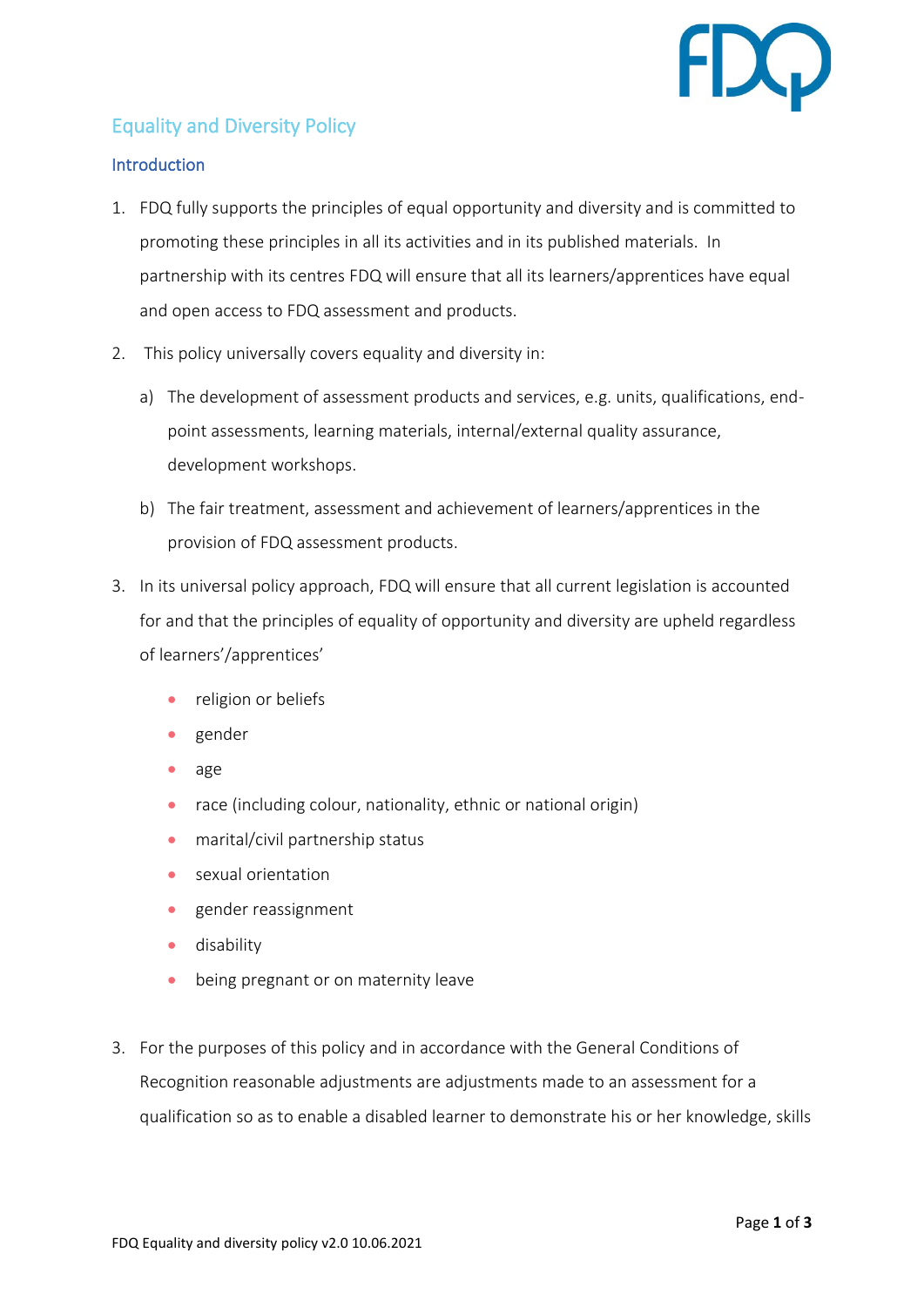

and understanding to the level of attainment required by the specification for that qualification.

## Principles of equality and diversity

- 4. FDQ will ensure that the principles of equality of opportunity and diversity are embedded in all its assessment products and services by:
	- a) Good practice in the recruitment and training of those working for/on behalf of FDQ, e.g. training of unit developers/unit credit & levellers/assessment material developers/Independent Examiners/examiners/External Quality Assurance **Consultants**
	- b) Careful editing of the format, content and presentation of all FDQ products and services, e.g. policies and procedures, units of assessment, learning and assessment materials, workshops, reports and promotional material
	- c) External monitoring of practices, procedures and data relating to the provision of qualifications and related assessment materials by centres. The monitoring will include identification of any feature which could disadvantage a group of learners/apprentices who share a particular characteristic. If such a feature is identified, FDQ will remove any disadvantage which is unjustifiable. FDQ will also maintain a record of any disadvantage which it believes to be justifiable, setting out the reasons why in its opinion the disadvantage is justifiable.
	- d) Appropriate preparation, production and distribution of all material by FDQ
	- e) The relaxation of any conventions which serve to inhibit the performance of those learners/apprentices with reasonable adjustment requirements in relation to learners/apprentices not so disadvantaged, provided that such action does not have a deleterious effect on the standard, quality and integrity of assessment
	- f) Justifying the inclusion of potential barriers to equality of opportunity and diversity in products and services where these are necessary and seeking to minimise their impact.